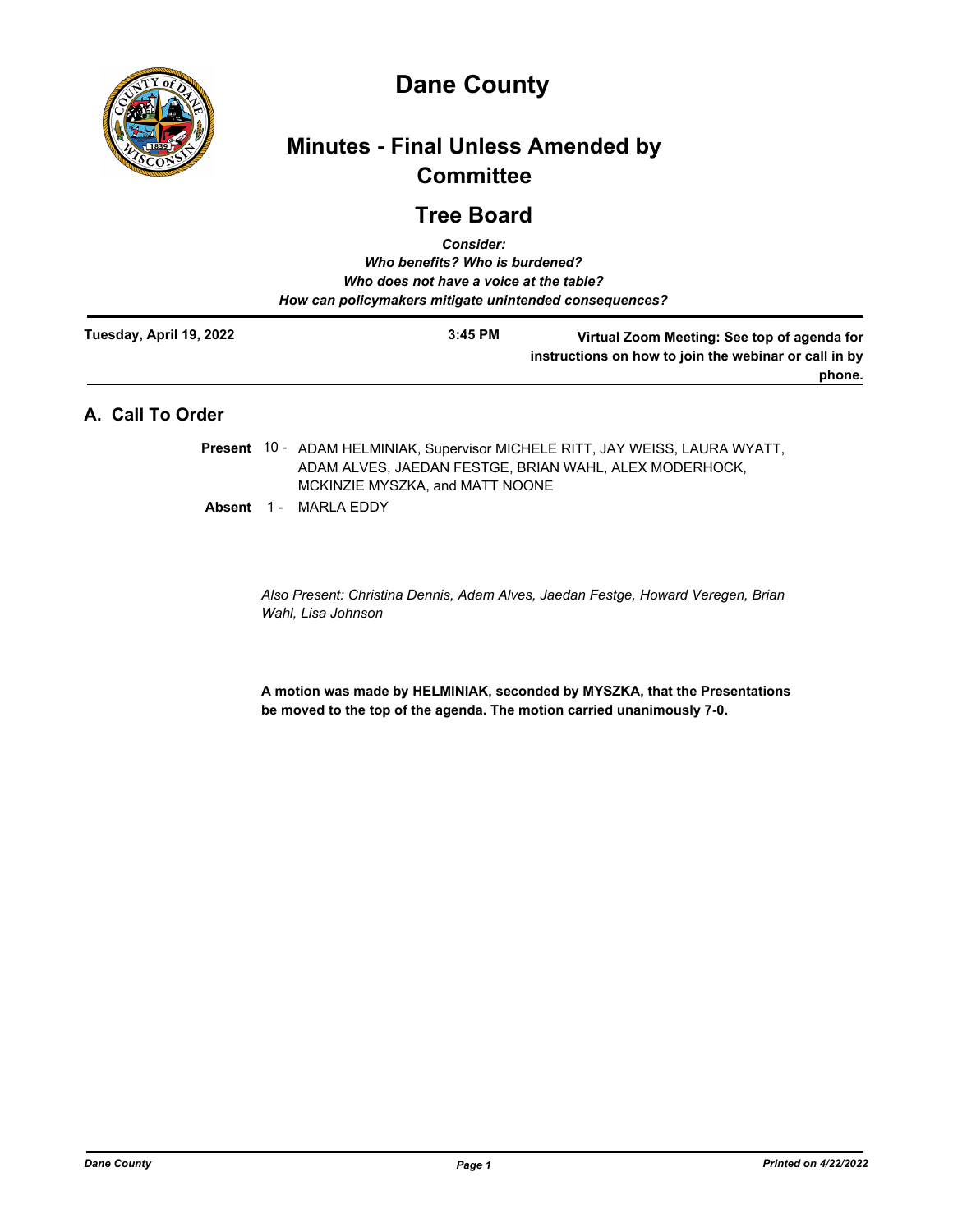## **B. Presentations**

*ALVES spoke on tree equity as relates to Dane County Parks. Their major priority is to reduce liability/increase tree safety in parks and to increase access to parks. Studies show higher median income is correlated with more green space and canopy cover: larger properties have larger yards and usually, more green space and plantings in medians. High-density housing areas have fewer trees, narrower medians. Redlining historically also correlates with lower income and less green space and access to parks. Its legacy still exists. Parks looked at social vulnerability index across Dane County and identified two areas northside and some southside, that need improved access. Allied Drive by Cannonball path is underutilized, could add amenities. Other Parks projects to address these issues include adding fruit trees to county lands to help with food insecurity – Lakeview Hills, 30% of residents on SNAP, foodstamps. Parks programs for youth outreach, include various events and partnering via MOU with Fresh Start on a pre-apprenticeship program, job shadowing at Parks, career workshops, etc. In 2019 Parks began an arborist college program at Madison College, 1 year apprenticeship, 2 year associate. When asked about policy implications, ALVES said from a tree perspective, access to canopy cover in high-density housing there is currently no requirement to plant or policy to incentivize tree planting there on non-public land. WAHL suggests a requirement for increase in width for narrow terraces, also for medians for municipal tree planting, soil requirements may be areas the Tree Board Policy Work Group can work on.*

2022 [PRES-010](http://dane.legistar.com/gateway.aspx?m=l&id=/matter.aspx?key=22734) Equity in Forestry

*Attachments:* [Equity in forestry](http://dane.legistar.com/gateway.aspx?M=F&ID=f760aff0-013f-4fb1-b3bb-b3d8d3771248.pdf)

#### **C. Consideration of Minutes**

2022 2022 MIN-006

[MIN-006](http://dane.legistar.com/gateway.aspx?m=l&id=/matter.aspx?key=22700)

*Attachments:* [2022 MIN-006](http://dane.legistar.com/gateway.aspx?M=F&ID=cc85daaf-066a-4439-948c-02a4101d4c66.pdf)

**A motion was made by MODERHOCK, seconded by MYSZKA, that the Minutes be approved. The motion carried by a voice vote 7-0.**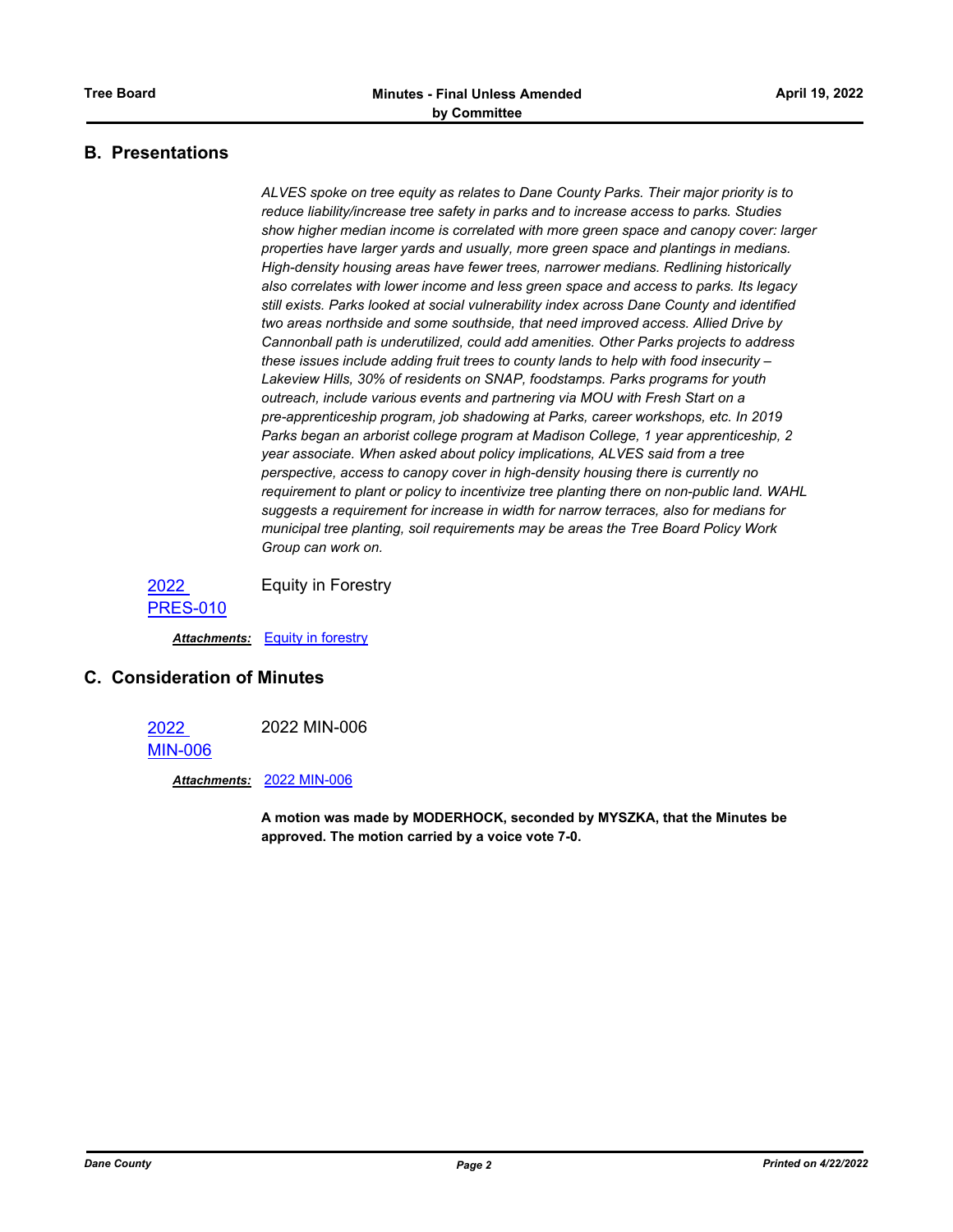## **D. Discussion Items**

*1. Discuss work group organization and meeting schedule: .Outreach Work Group and Annual Events Work Group (AEWG) met. AEWG asked if grants are 'events' or should they be in another work group. Discussion concluded that whatever work group's charge is the closest match for any particular grant, should take responsibility on a case by case basis. Agenda item to review grants in May. Outreach Work Group met, will start with a website focus, received link to CMS training, all got invitations for CMS, for next meeting will review website for changes.* 

*2. Review budget and potential projects for spending \$4,000 2022 budget plus a carryover from last year of \$1,026 for PSAs. For projects, ALVES suggests a fall tree planting. RITT will check if Tree Board funds can be used on private or non-municipal land.*

*3. Dane County Oak inventory – Walter Scott inventoried in 1800's oaks by capitol, 2001 Allison inventoried. Howard Veregin WI State Cartographer in 2022 came across project, thinks now is a good time to re-inventory, asked if Tree Board was interested in a role. State Cartography Office attached to Geography Dept at UW, outreach group at UW, supports geospatial data collection. From the map, some oaks are approaching 250 years old. By using crowdsourcing and developing apps the map could be updated, have volunteers do measurements. NOONE noted this fits with the Tree Board's and Tree Canopy Group's missions to prioritize tree maintenance and preservation. Discussion re trees on private property. Suggestions include commercial industry, neighborhood associations, master gardeners. Could do outreach via press release or Facebook, NextDoor posts*

*4. PSAs – what has been decided on to send to Audacy Johnson and EDDY have not yet met to discuss.*

*5. Discuss potential face-to-face meetings: RITT said County rules currently say June may be able to do in-person. Could plan to meet elsewhere. May be able to do hybrid meetings. RITT will update in June.*

**A motion was made by NOONE, seconded by MODERHOCK, to move discussion item 6 to next talking point. The motion carried unanimously 7-0.**

## **E. Reports to Committee**

*6. Tree Canopy Work Group report (Johnson) Thriving Earth Partnership 'grant' connects group with a UW researcher to design projects on measuring factors to create a formula to prioritize where trees are most needed based on a variety of factors, progress on website getting up and running, tree planting event in Cambridge 7. Tree Planting event in Cambridge (Weiss): Municipality had 90 street and park trees to plant and after losing staff did not have a way to do it. Tree Canopy group and ALVES helped WEISS get volunteers. They planted 82 trees in 2.5 hours. Included 20 trees on private property owned by vulnerable populations in areas where EAB killed trees and homeowners did not have funds to replace them. Had local press coverage. Built good relations with the community. WYATT suggests it as a feature story for Arbor Day.*